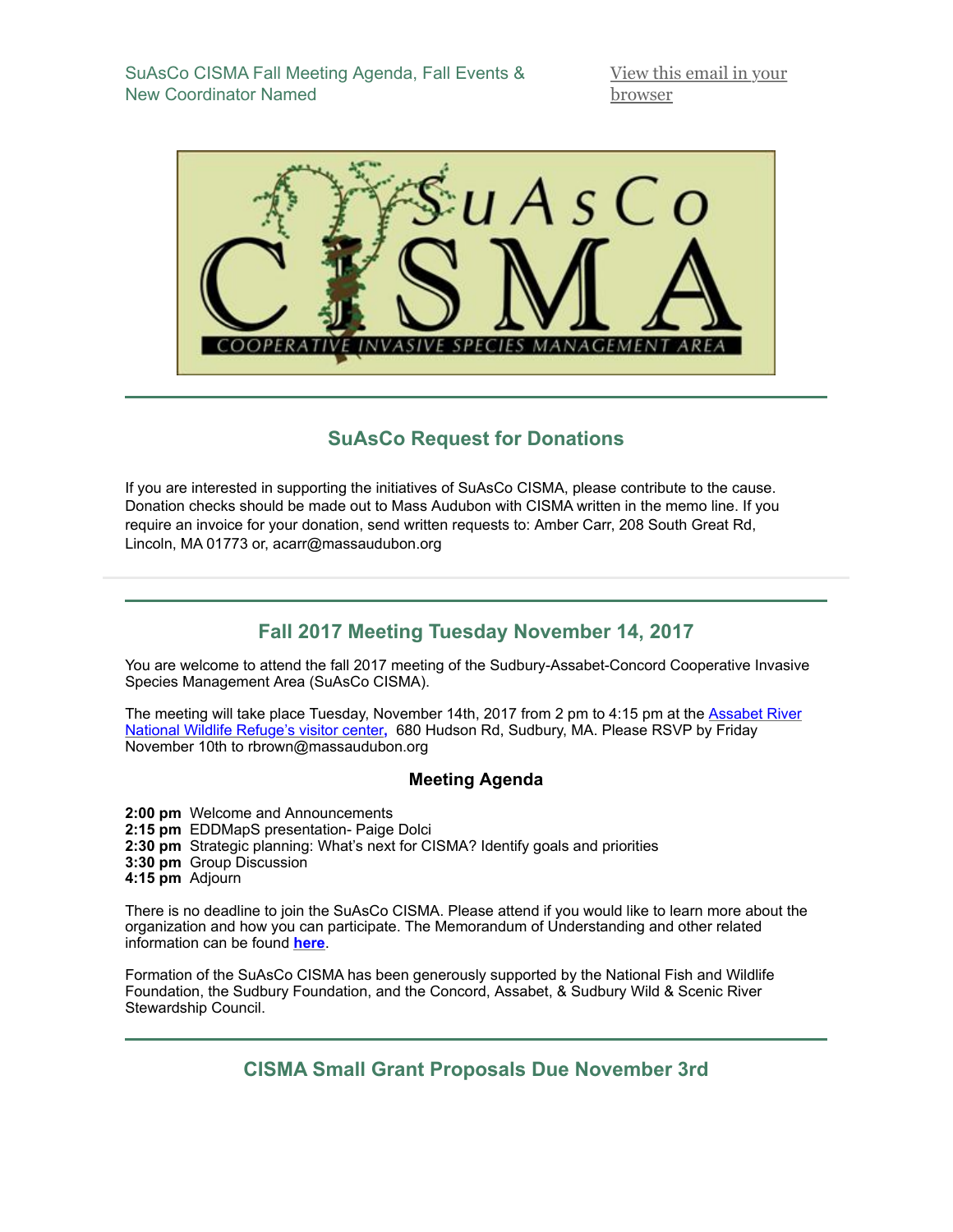

(RFP) letter **[here](http://www.cisma-suasco.org/projects/grants/currentgrants)**.

The steering committee of the SuAsCo CISMA has received \$2,500 from the [Sudbury-Assabet-Concord Wild & Scenic River Stewardship Council](http://www.sudbury-assabet-concord.org/) (RSC) to fund one or more invasive species control projects. The steering committee is seeking proposals from CISMA Partner organizations for projects that would directly benefit the rivers by either eradicating/managing applicable priority species or by supporting educational outreach efforts.

Please describe how your project will help to meet the RSC's objectives. We encourage proposals to include collaboration among multiple landowners, and/or recruiting and training a group of volunteers (or making use of existing volunteers), but these aspects are not required. Proposals are due Friday, November 3rd, 2017 by 5 pm. Download the Request for Proposals

## **Calendar of Events for the Remainder of 2017**

**-** For a full list of SuAsCo CISMA events, please visit our calendar [here.](http://www.cisma-suasco.org/calendar)

#### **- CISMA Small Grant Proposals Due:** Deadline Friday, November 3, by 5:00 pm

**- Invasive Species Summit:** Restoration and Long Term Management Friday, November 3rd, 10:00 am - 4:00 pm. NY Botanical Garden, NY (See article below for more details)

*- Walden* **Film Premiere:** Wednesday, November 8th, 7:30 pm, Robsham Theater, Boston College, 140 Commonwealth AVE, Chestnut Hill, MA

**- EDDMapS Training**, Saturday, December 2nd, 2 pm - 4 pm, Wolbach Farm, Sudbury, MA (See article below for more details)



#### *Walden* **Film Premier**

*Walden* was executive produced by Ken Burns, directed by Christopher and Erik Ewers, and produced by Julie Coffman of Ewers Brothers Productions, in consultation with the Walden Woods Project. It focuses on the relationship between Thoreau's philosophy and contemporary societal and environmental challenges. The [Walden Woods Project](https://www.walden.org/) was founded in 1990 by Don Henley to preserve the land and legacy of author/philosopher Henry David Thoreau. Proceeds from ticket sales will benefit educational and interpretive programs at

the Walden Pond State Reservation. Film shown on Wednesday, November 8th, 7:30 pm, Robsham Theater, Boston College, 140 Commonwealth AVE, Chestnut Hill, MA



#### **EDDMapS Training**

Sudbury Valley Trustees will be holding an EDDMapS training at Wolbach Farm in Sudbury on Saturday, December 2nd from 2pm to 4 pm. [EDDMapS,](https://www.eddmaps.org/) the Early Detection and Distribution Mapping System, is the only invasive species mapping system approved by the state of Massachusetts. It allows for the real time tracking of invasive species to be displayed on local and national distribution maps.

This data collection will be used to inform the efforts of CISMA and Massachusetts invasive plant control efforts as a whole.

SVT's training will include both an indoor tutorial on the EDDMapS website and an outdoor training utilizing the **Outsmart Invasives app** which allows for EDDMapS reporting in the field.